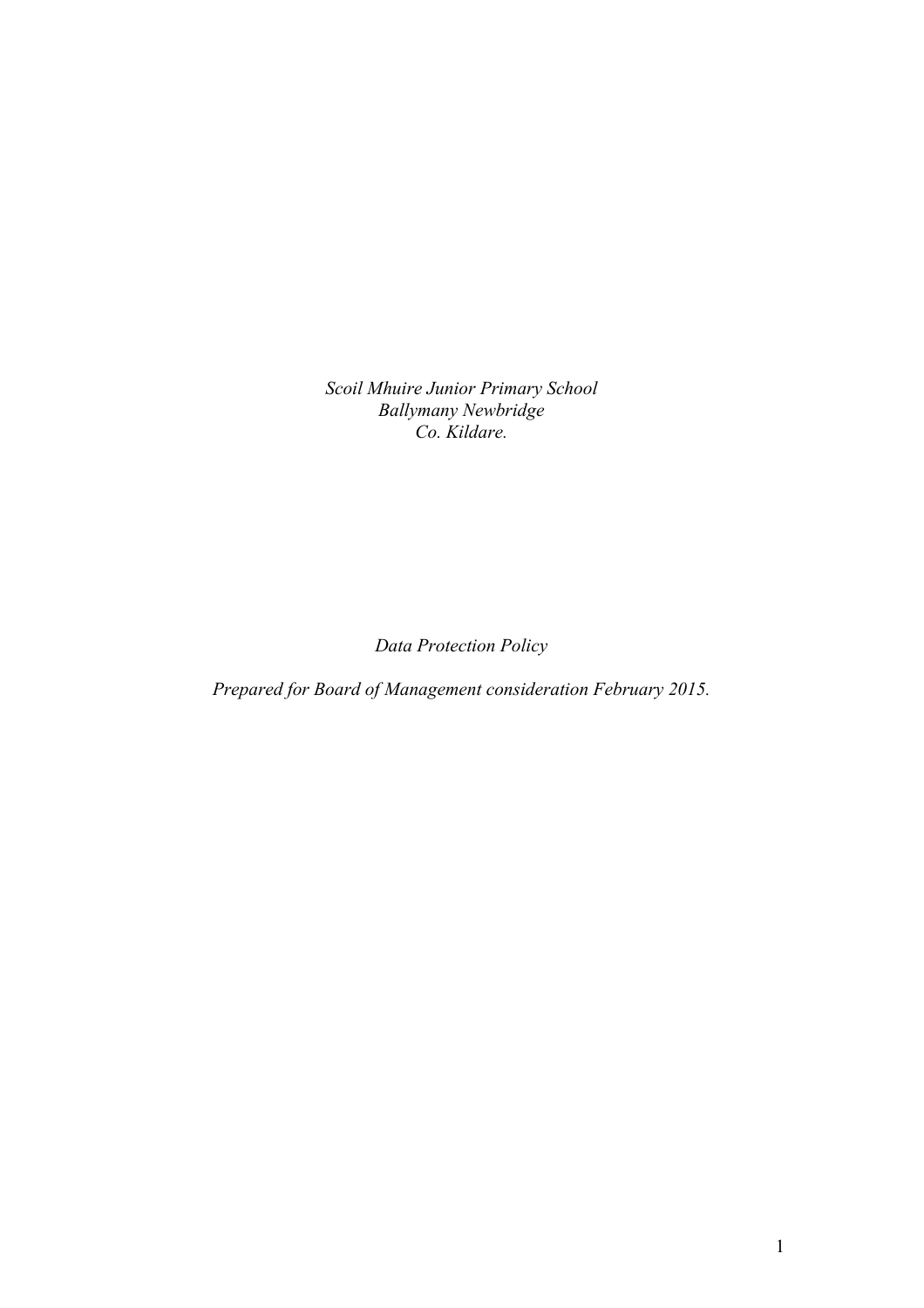## **Data Protection Policy of Scoil Mhuire Junior Primary School.**

#### **Introductory Statement**

The school's Data Protection Policy applies to the personal data held by the school which is protected by the Data Protection Acts 1988 and 2003.

The policy applies to all school staff, the board of management, parents/guardians, students and others (including prospective or potential students and their parents/guardians and applicants for staff positions within the school) insofar as the measures under the policy relate to them. Data will be stored securely, so that confidential information is protected in compliance with relevant legislation. This policy sets out the manner in which personal data and sensitive personal data will be protected by the school.

#### **Data Protection Principles**

The school is a *data controller* of *personal data* relating to its past, present and future staff, students, parents/guardians and other members of the school community. As such, the school is obliged to comply with the principles of data protection set out in the Data Protection Acts 1988 and 2003 which can be summarised as follows:

- **Obtain and process** *Personal Data* **fairly**: Information on students is gathered with the help of parents/guardians and staff. Information is also transferred from their previous schools. In relation to information the school holds on other individuals (members of staff, individuals applying for positions within the School, parents/guardians of students etc.), the information is generally furnished by the individuals themselves with full and informed consent and compiled during the course of their employment or contact with the School. All such data is treated in accordance with the Data Protection Acts and the terms of this Data Protection Policy. The information will be obtained and processed fairly.
- **Keep it only for one or more specified and explicit lawful purposes**: The School will inform individuals of the reasons they collect their data and will inform individuals of the uses to which their data will be put. All information is kept with the best interest of the individual in mind at all times.
- **Process it only in ways compatible with the purposes for which it was given initially**: Data relating to individuals will only be processed in a manner consistent with the purposes for which it was gathered. Information will only be disclosed on a need to know basis, and access to it will be strictly controlled.
- **Keep** *Personal Data* **safe and secure**: Only those with a genuine reason for doing so may gain access to the information. Sensitive Personal Data is securely stored under lock and key in the case of manual records and protected with firewall software and password protection in the case of electronically stored data. Portable devices storing personal data (such as laptops) are encrypted and password protected before they are removed from the school premises. *Confidential information will be stored securely and in relevant circumstances, it will be placed in a separate file which can easily be removed if access to general records is granted to anyone not entitled to see the confidential data.*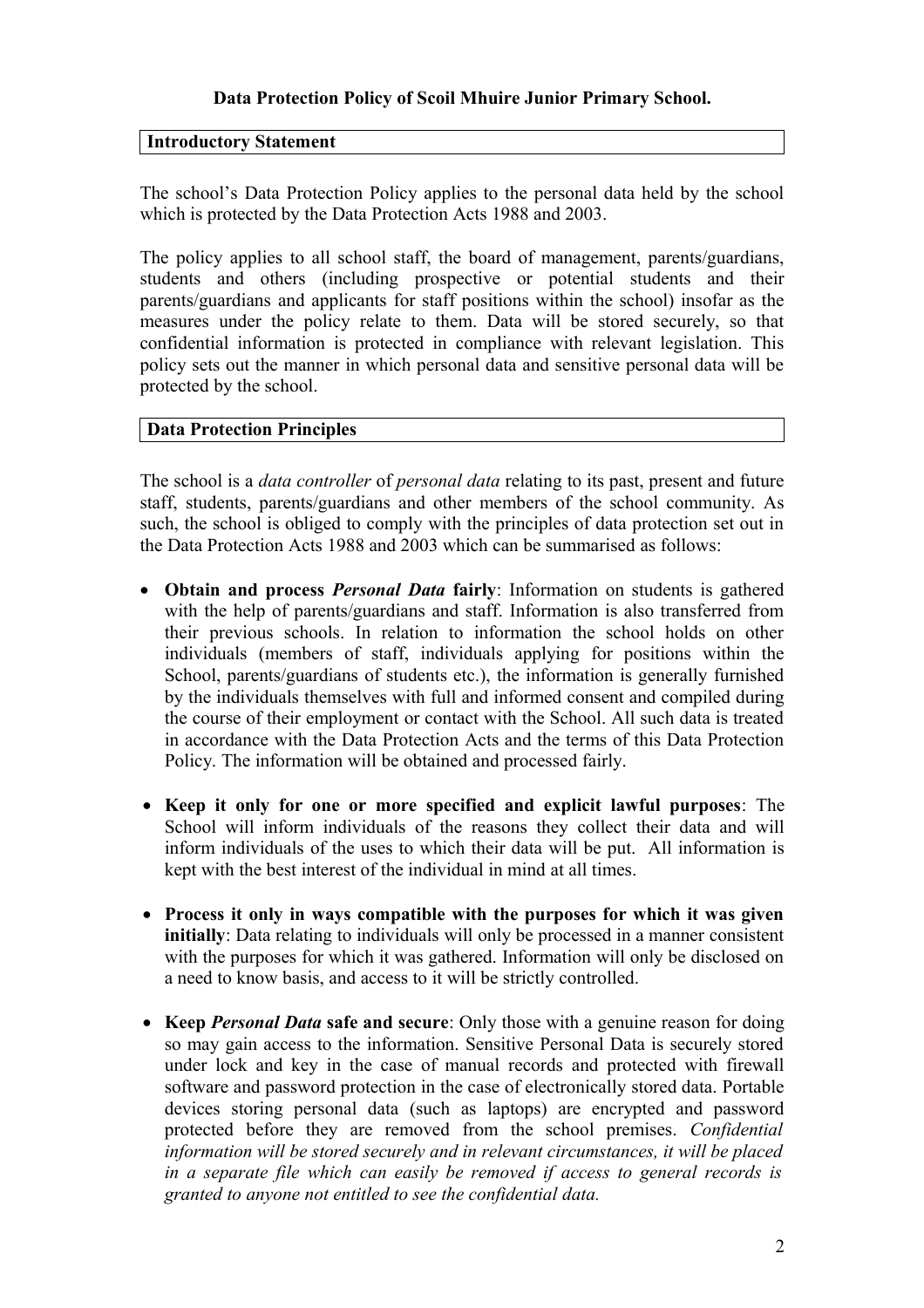- **Keep Personal Data accurate, complete and up-to-date**: Students, parents/guardians, and/or staff should inform the school of any change which the school will make to their personal data and/or sensitive personal data to ensure that the individual's data is accurate, complete and up-to-date. Once informed, the school will make all necessary changes to the relevant records. The principal may delegate such updates/amendments to another member of staff. However, records must not be altered or destroyed without proper authorisation. If alteration/correction is required, then a note of the fact of such authorisation and the alteration(s) to be made to any original record/documentation will where possible be dated and signed by the person making that change.
- **Ensure that it is adequate, relevant and not excessive**: Only the necessary amount of information required to provide an adequate service will be gathered and stored.
- **Retain it no longer than is necessary for the specified purpose or purposes for which it was given**: As a general rule, the information will be kept for the duration of the individual's time in the school. Thereafter, the school will comply with DES guidelines on the storage of Personal Data and Sensitive Personal Data relating to a student. In the case of members of staff, the school will comply with both DES guidelines and the requirements of the Revenue Commissioners with regard to the retention of records relating to employees. The school may also retain the data relating to an individual for a longer length of time for the purposes of complying with relevant provisions of law and or/defending a claim under employment legislation and/or contract and/or civil law.
- **Provide a copy of their** *personal data* **to any individual, on request**: Individuals have a right to know what personal data/sensitive personal data is held about them, by whom, and the purpose for which it is held.

#### **Scope**

**Purpose of the Policy:** The Data Protection Acts 1988 and 2003 apply to the keeping and processing of *Personal Data*, both in manual and electronic form. The purpose of this policy is to assist the school to meet its statutory obligations, to explain those obligations to School staff, and to inform staff, students and their parents/guardians how their data will be treated.

The policy applies to all school staff, the board of management, parents/guardians, students and others (including prospective or potential students and their parents/guardians, and applicants for staff positions within the school) insofar as the school handles or processes their *Personal Data* in the course of their dealings with the school.

## **Definition of Data Protection Terms**

In order to properly understand the school's obligations, there are some key terms which should be understood by all relevant school staff:

*Data* means information in a form that can be processed. It includes both *automated data* (e.g. electronic data) and *manual data*. *Automated data* means any information on computer, or information recorded with the intention that it be *processed* by computer. *Manual data* means information that is kept/recorded as part of a *relevant filing system* or with the intention that it form part of a relevant filing system.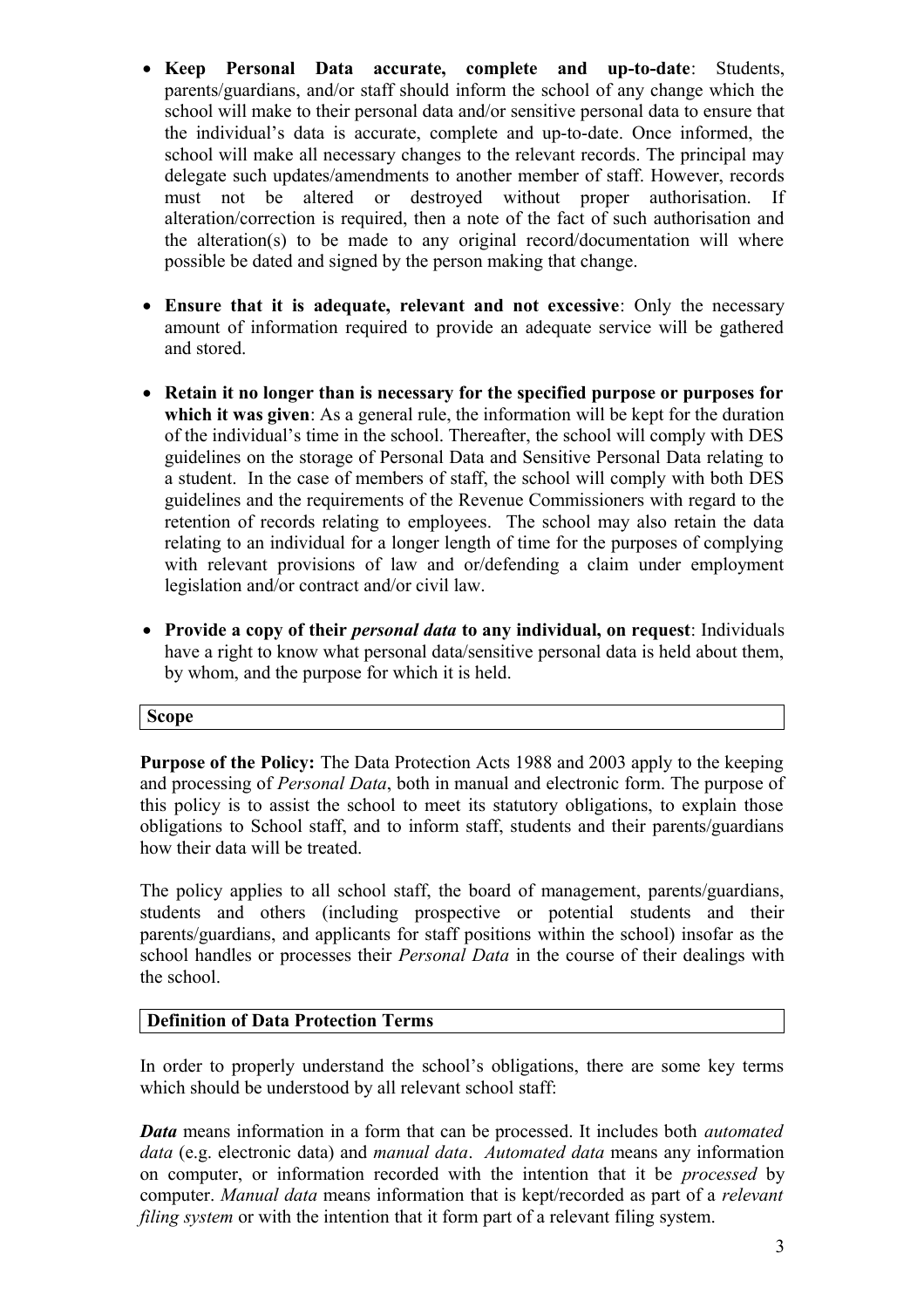*Relevant filing system* means any set of information that, while not computerised, is structured by reference to individuals or by reference to criteria relating to individuals, so that specific information relating to a particular individual is readily, quickly and easily accessible.

*Personal Data* means data relating to a living individual who is or can be identified either from the data or from the data in conjunction with other information that is in. or is likely to come into, the possession of the Data Controller i.e. the school.

*Sensitive Personal Data* refers to *Personal Data* regarding a person's

- racial or ethnic origin, political opinions or religious or philosophical beliefs
- membership of a trade union
- physical or mental health or condition or sexual life
- commission or alleged commission of any offence or
- any proceedings for an offence committed or alleged to have been committed by the person, the disposal of such proceedings or the sentence of any court in such proceedings, criminal convictions or the alleged commission of an offence.

*Data Controller* for the purpose of this policy is the Board of Management, of Scoil Mhuire Junior Primary School Roll number 19550q.

# **Rationale**

In addition to its legal obligations under the broad remit of educational legislation, the school has a legal responsibility to comply with the Data Protection Acts, 1988 and 2003.

This policy explains what sort of data is collected, why it is collected, for how long it will be stored and with whom it will be shared. As more and more data is generated electronically and as technological advances enable the easy distribution and retention of this data, the challenge of meeting the school's legal responsibilities has increased.

The school takes its responsibilities under data protection law very seriously and wishes to put in place safe practices to safeguard individual's personal data. It is also recognised that recording factual information accurately and storing it safely facilitates an evaluation of the information, enabling the principal and board of management to make decisions in respect of the efficient running of the School. The efficient handling of data is also essential to ensure that there is consistency and continuity where there are changes of personnel within the school and board of management.

## **Other Legal Obligations**

Implementation of this policy takes into account the school's other legal obligations and responsibilities. Some of these are directly relevant to data protection. *For example:*

- Under Section  $9(g)$  of the [Education Act, 1998](http://acts2.oireachtas.ie/zza51y1998.1.html), the parents of a student, or a student who has reached the age of 18 years, must be given access to records kept by the school relating to the progress of the student in their education
- Under Section 20 of the [Education \(Welfare\) Act, 2000](http://www.oireachtas.ie/documents/bills28/acts/2000/a2200.pdf), the school must maintain a register of all students attending the School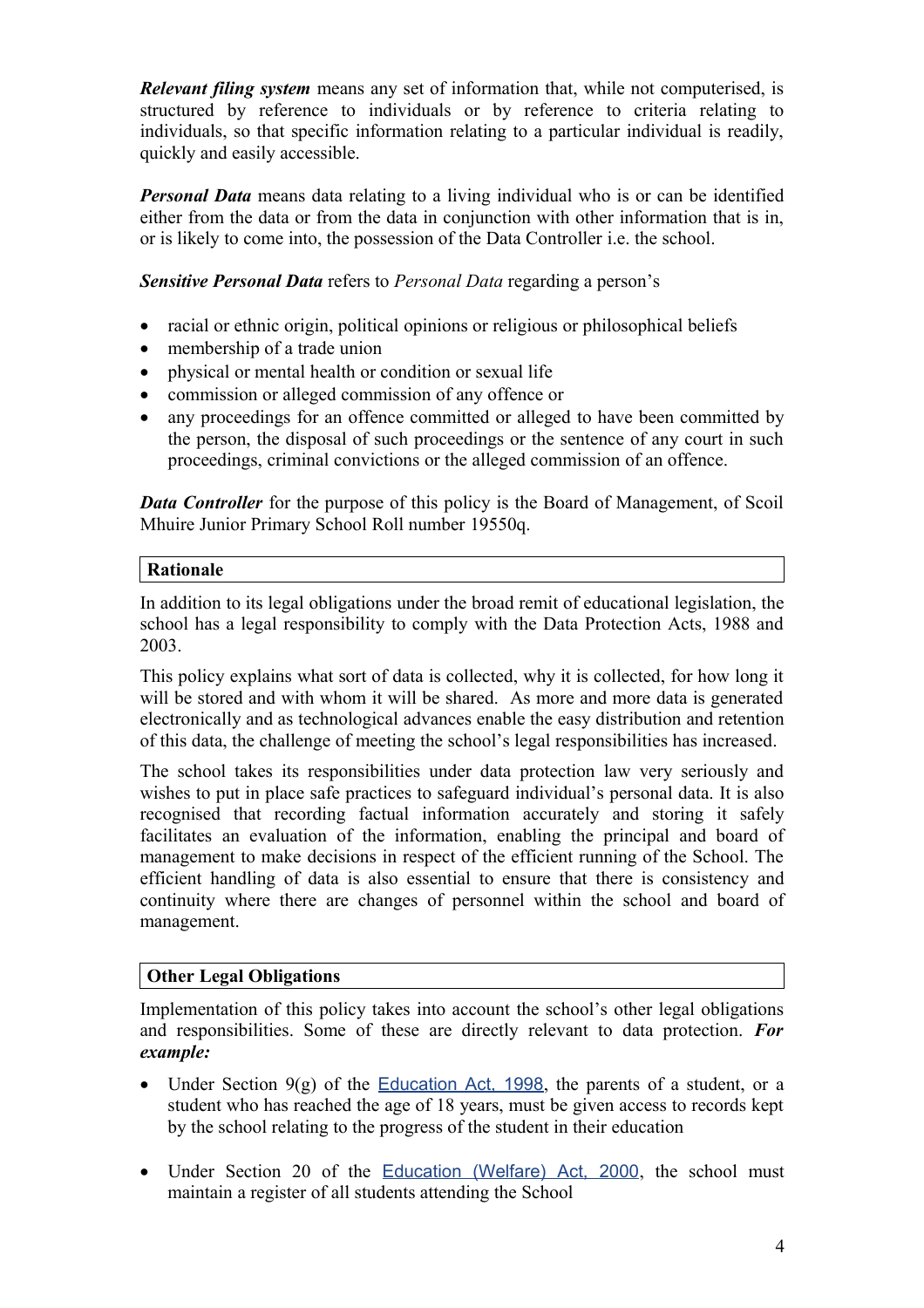- Under section 20(5) of the Education (Welfare) Act, 2000, a principal is obliged to notify certain information relating to the child's attendance in school and other matters relating to the child's educational progress to the principal of another school to which a student is transferring
- Under Section 21 of the [Education \(Welfare\) Act, 2000](http://www.oireachtas.ie/documents/bills28/acts/2000/a2200.pdf), the school must record the attendance or non-attendance of students registered at the school on each school day
- Under Section 28 of the [Education \(Welfare\) Act, 2000](http://www.oireachtas.ie/documents/bills28/acts/2000/a2200.pdf), the School may supply *Personal Data* kept by it to certain prescribed bodies (the Department of Education and Skills, the National Education Welfare Board, the National Council for Special Education, other schools, other centres of education) provided the School is satisfied that it will be used for a "relevant purpose" (which includes recording a person's educational or training history or monitoring their educational or training progress in order to ascertain how best they may be assisted in availing of educational or training opportunities or in developing their educational potential; or for carrying out research into examinations, participation in education and the general effectiveness of education or training)
- Under Section 14 of the Education for Persons with Special Educational Needs Act, 2004, the school is required to furnish to the National Council for Special Education (and its employees, which would include Special Educational Needs Organisers ("SENOs")) such information as the Council may from time to time reasonably request
- The Freedom of Information Act 1997 provides *a qualified right to* access to information held by public bodies which does not necessarily have to be "personal data" as with data protection legislation. While schools are not currently subject to freedom of information legislation, if a school has furnished information to a body covered by the Freedom of Information Act (such as the Department of Education and Skills, etc.) these records could be disclosed if a request is made to that body
- Under Section 26(4) of the Health Act, 1947 a School shall cause all reasonable facilities (including facilities for obtaining names and addresses of pupils attending the school) to be given to a health authority who has served a notice on it of medical inspection, e.g. a dental inspection
- Under *Children First: National Guidance for the Protection and Welfare of Children* (2011) published by the Department of Children & Youth Affairs, schools, their boards of management and their staff have responsibilities to report child abuse or neglect to TUSLA - Child and Family Agency (or in the event of an emergency and the unavailability of TUSLA, to An Garda Síochána).

## **Vision for Scoil Mhuire Soisearach.**

That the board of management, staff and parents working as a team provide support and education to all children of every class, creed or abilities. That every aspect of each child's intellectual, emotional, spiritual and social needs be nurtured and encouraged to develop to its utmost potential, in his or her own time, in a happy safe environment.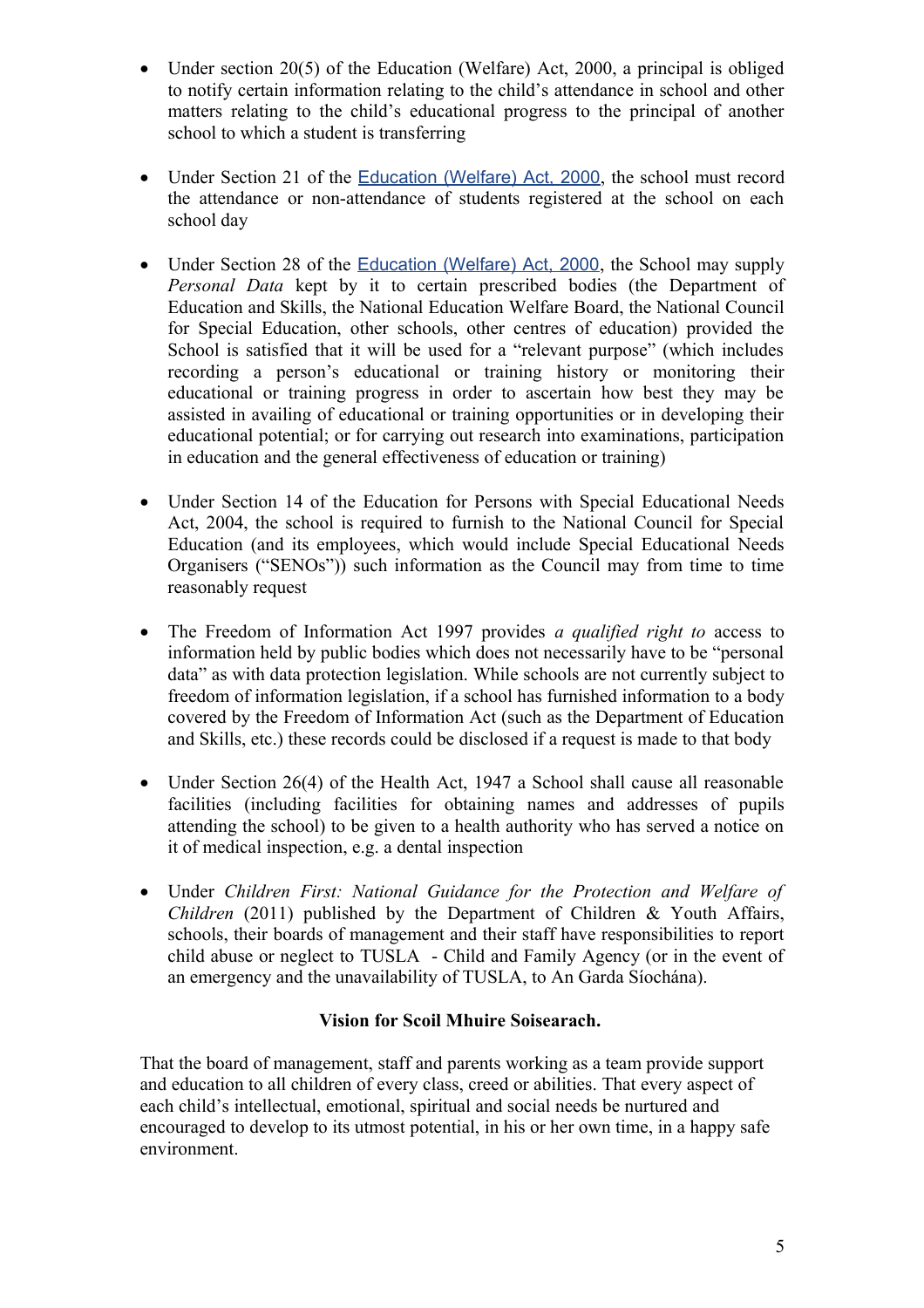## **Aims of Scoil Mhuire Soisearach.**

We the board of management, staff and parents, aim

- To recognise and foster the social intellectual, emotional and spiritual potential of each child who attends the school.
- To make Scoil Mhuire a place where children feel safe, secure empowered and aware of their own environment.
- To provide an environment which is happy and fulfilling for children and staff.
- To nurture the potential of each child to become a fully developed individual
- To foster a school ethos which is catholic and which develops an awareness and respect for other denominations and beliefs.

## **Personal Data**

The *Personal Data* records held by the school **may** include:

# *A. Staff records:*

- (a) **Categories of staff data**: As well as existing members of staff (and former members of staff), these records may also relate to applicants applying for positions within the school, trainee teachers and teachers under probation. These staff records may include:
	- Name, address and contact details, PPS number
	- Original records of application and appointment to promotion posts
	- Details of approved absences (career breaks, parental leave, study leave etc.)
	- Details of work record (qualifications, classes taught, subjects etc.)
	- Details of any accidents/injuries sustained on school property or in connection with the staff member carrying out their school duties
	- Details required by Medmark for referral and details of referrals
	- Records of any reports the school (or its employees) have made in respect of the staff member to State departments and/or other agencies under mandatory reporting legislation and/or child-safeguarding guidelines (subject to the DES Child Protection Procedures).

(b) **Purposes**: Staff records are kept for the purposes of:

- the management and administration of school business (now and in the future)
- to facilitate the payment of staff, and calculate other benefits/ entitlements (including reckonable service for the purpose of calculation of pension payments, entitlements and/or redundancy payments where relevant)
- to facilitate pension payments in the future
- human resources management
- recording promotions made (documentation relating to promotions applied for) and changes in responsibilities etc.
- to enable the school to comply with its obligations as an employer including the preservation of a safe, efficient working and teaching environment (including complying with its responsibilities under the Safety, Health and Welfare At Work Act. 2005)
- to enable the school to comply with requirements set down by the Department of Education and Skills, the Revenue Commissioners, the National Council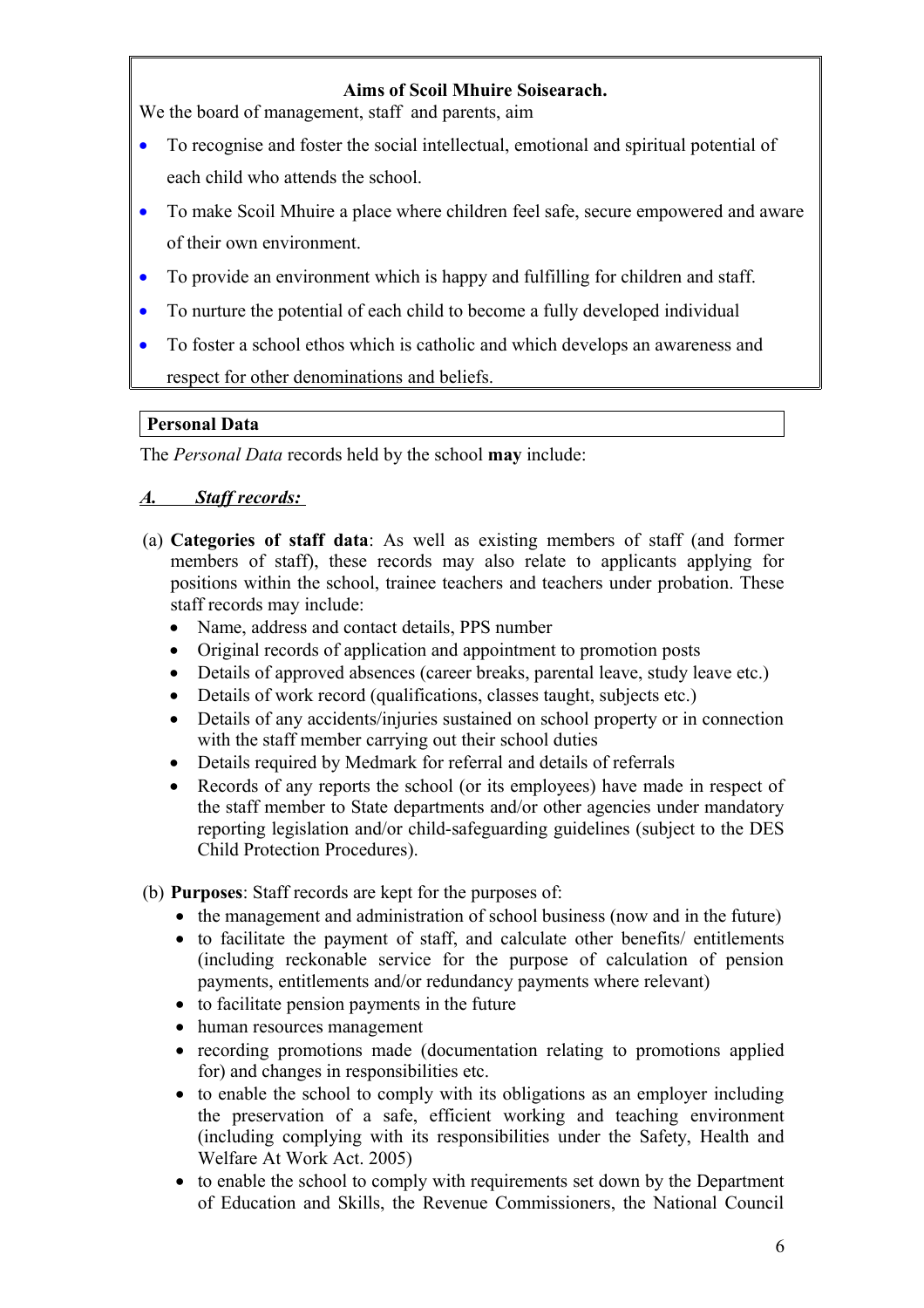for Special Education, TUSLA, the HSE, and any other governmental, statutory and/or regulatory departments and/or agencies

- and for compliance with legislation relevant to the school.
- (c) **Location**: In a secure, locked office that only personnel who are authorised to use the data can access. Employees are required to maintain the confidentiality of any data to which they have access.
- (d) **Security:** Each teacher has a paper file on which their CV copy of their contract where available, medical absence certificates in sealed envelopes; and statements of attendance and all relevant material is kept. There is also a computer record database of information kept in case of medical emergency or referral to Medmark. These are password protected and kept under lock and key.

# *B. Student records:*

- (a) **Categories of student data**: These **may** include:
	- Information which may be sought and recorded at enrolment and may be collated and compiled during the course of the student's time in the school. These records may include:
		- o name, address and contact details, PPS number
		- o date and place of birth
		- o names and addresses of parents/guardians and their contact details (including any special arrangements with regard to guardianship, custody or access)
		- o religious belief
		- o racial or ethnic origin
		- o membership of the Traveller community, where relevant
		- o whether they (or their parents) are medical card holders
		- o whether English is the student's first language and/or whether the student requires English language support
		- o any relevant special conditions (e.g. special educational needs, health issues etc.) which may apply
	- Information on previous academic record (including reports, references, assessments and other records from any previous school(s) attended by the student
	- Psychological, psychiatric speech and occupational therapy and/or medical assessments
	- Attendance records
	- Photographs and recorded images of students within the terms of the Acceptable User policy of the school
	- Academic record subjects studied, class assignments, examination results as recorded on official School reports
	- Records of significant achievements
	- Whether the student is exempt from studying Irish
	- Records of disciplinary issues/investigations and/or sanctions imposed
	- Garda vetting outcome record
	- Other records e.g. records of any serious injuries/accidents etc.
	- Records of specific illness and in the case of pupils with specific medical or special needs conditions these are highlighted for the information of staff
	- Records of any reports the school (or its employees) have made in respect of the student to State departments and/or other agencies under mandatory reporting legislation and/or child safeguarding guidelines (subject to the DES Child Protection Procedures).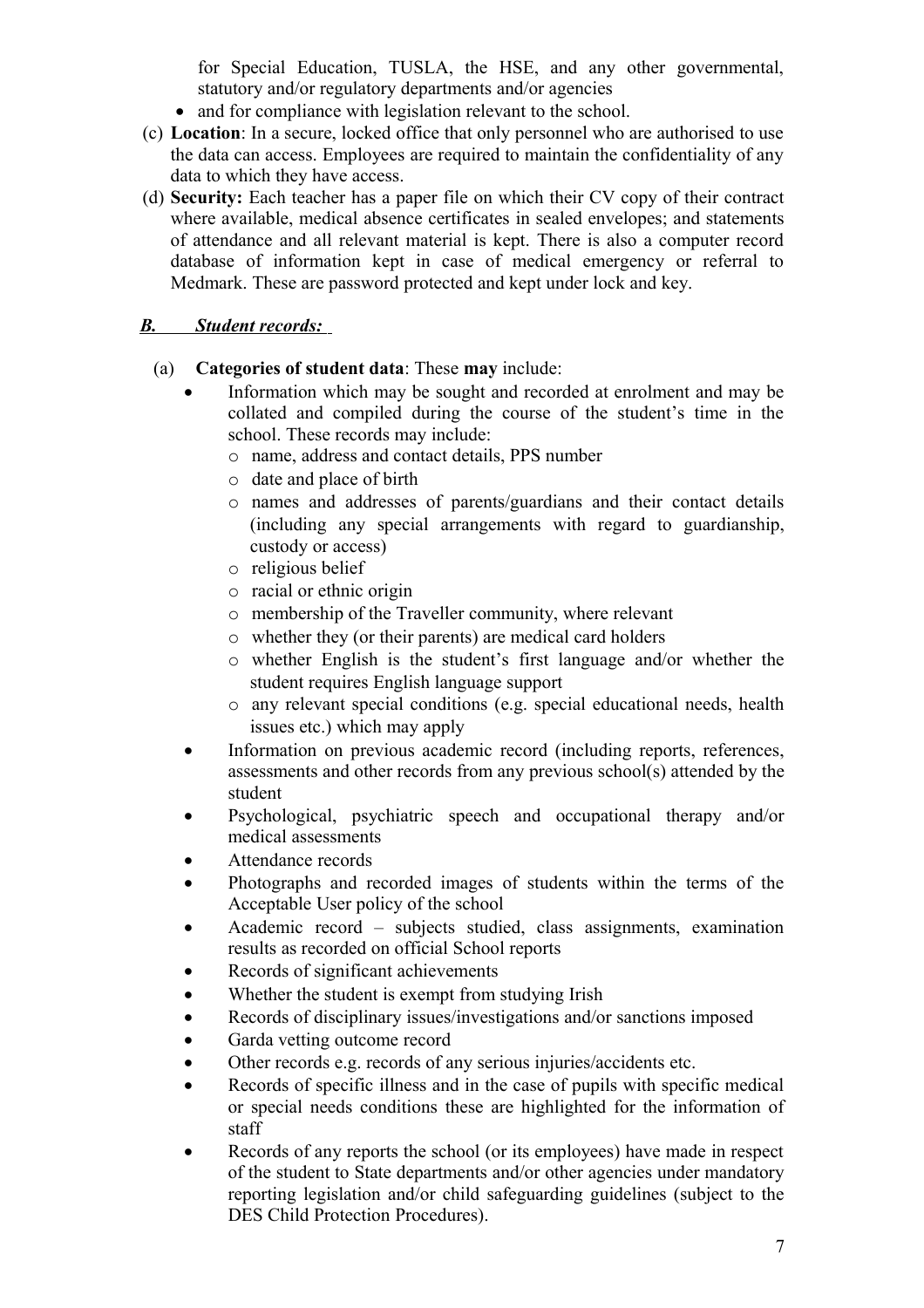- (b) **Purposes**: The purposes for keeping student records are:
	- to enable each student to develop to their full potential
	- to comply with legislative or administrative requirements
	- to ensure that eligible students can benefit from the relevant additional teaching or financial supports
	- to support the provision of religious instruction in the Catholic faith
	- to enable parents/guardians to be contacted in the case of emergency or in the case of school closure, or to inform parents of their child's educational progress or to inform parents of school events etc.
	- to meet the educational, social, physical and emotional requirements of the student
	- photographs and recorded images of students are taken to celebrate school achievements, compile yearbooks, establish a school website, record school events, and to keep a record of the history of the school. Such records are taken and used in accordance with the school's Acceptable User policy
	- to ensure that the student meets the school's admission criteria
	- to ensure that students meet the minimum age requirements for their course,
	- to ensure that any student seeking an exemption from Irish meets the criteria in order to obtain such an exemption from the authorities
	- to furnish documentation/ information about the student to the Department of Education and Skills, the National Council for Special Education, TUSLA, and other Schools etc. in compliance with law and directions issued by government departments
	- to furnish, when requested by the student (or their parents/guardians in the case of a student under 18 years) documentation/information/ references to third-level educational institutions and/or prospective employers
	- In respect of a work experience placement, (where that work experience role requires that the student be Garda vetted) the School will assist the student in obtaining their Garda vetting outcome (with the consent of the student and their parent/guardian) in order to furnish a copy of same (with the consent of the student and the student's parent/guardian) to the work experience employer.
- (c) **Location**: In a secure, locked office that only personnel who are authorised to use the data can access*.* Employees are required to maintain the confidentiality of any data to which they have access.
- (d) **Security:** A children's database will also be maintained and appropriate personnel will have pass word access to classes and individual children's files.

## *C. Board of management records:*

- (a) **Categories of** board of management data: These may include:
	- Name, address and contact details of each member of the board of management (including former members of the board of management)
	- Records in relation to appointments to the Board
	- Minutes of Board of Management meetings and correspondence to the Board which may include references to particular individuals.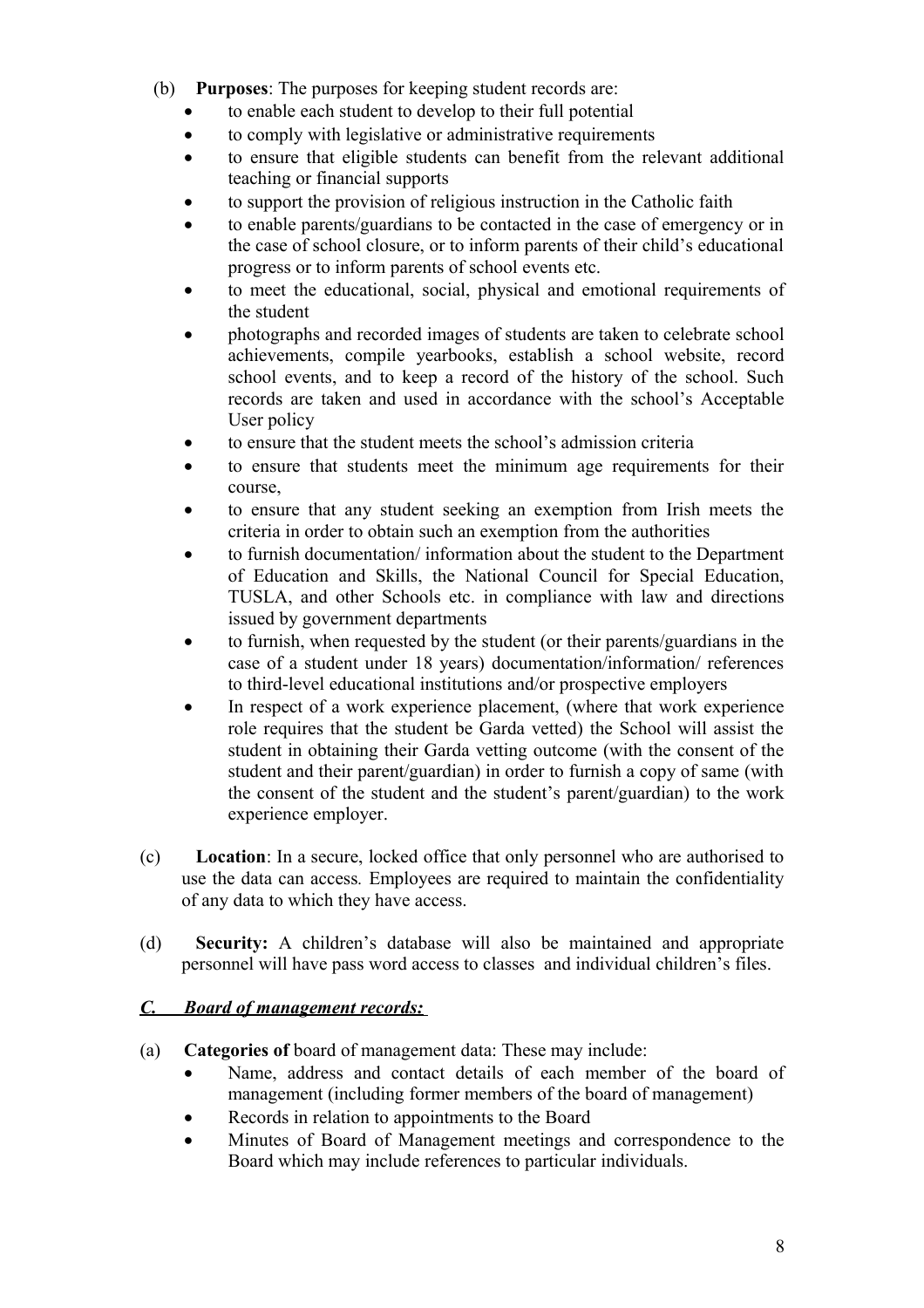- (b) **Purposes:** To enable the Board of Management to operate in accordance with the Education Act 1998 and other applicable legislation and to maintain a record of board appointments and decisions.
- (c) **Location**: In a filing cabinet that only personnel who are authorised to use the data can access it. On the school's database. Employees are required to maintain the confidentiality of any data to which they have access.
- (d) **Security:** These records are kept as a manual record with each child being given a personal file, a computer record/database. They will be kept in a locked office and the computers will be pass worded with sensitive files also pass worded

## *D. Other records:*

The school will hold other records relating to individuals. The format in which these records will be kept are manual record and computer record and database. Some examples of the type of other records which the school will hold are set out below:

#### **Creditors**

- (a) **Categories of data**: the school may hold some or all of the following information about creditors (some of whom are self-employed individuals):
	- name
	- address
	- contact details
	- PPS number
	- tax details
	- bank details and
	- amount paid.
- (b) **Purposes**: This information is required for routine management and administration of the school's financial affairs, including the payment of invoices, the compiling of annual financial accounts and complying with audits and investigations by the Officials of Social Family and Community affairs and Revenue Commissioners.
- *(c)* **Location**: In a filing cabinet that only personnel who are authorised to use the data can access. Employees are required to maintain the confidentiality of any data to which they have access.
- *(d)* **Security:** These records are kept on a personal file and a computer record and database. The files will be locked and password access for each machine is required. The virus software is updated based on the recommendations of the school's IT support adviser.

## **Charity tax-back forms**

- (a) **Categories of data**: the school may hold the following data in relation to donors who have made charitable donations to the school:
	- name
	- address
	- telephone number
	- PPS number
	- tax rate
	- signature and
	- the gross amount of the donation.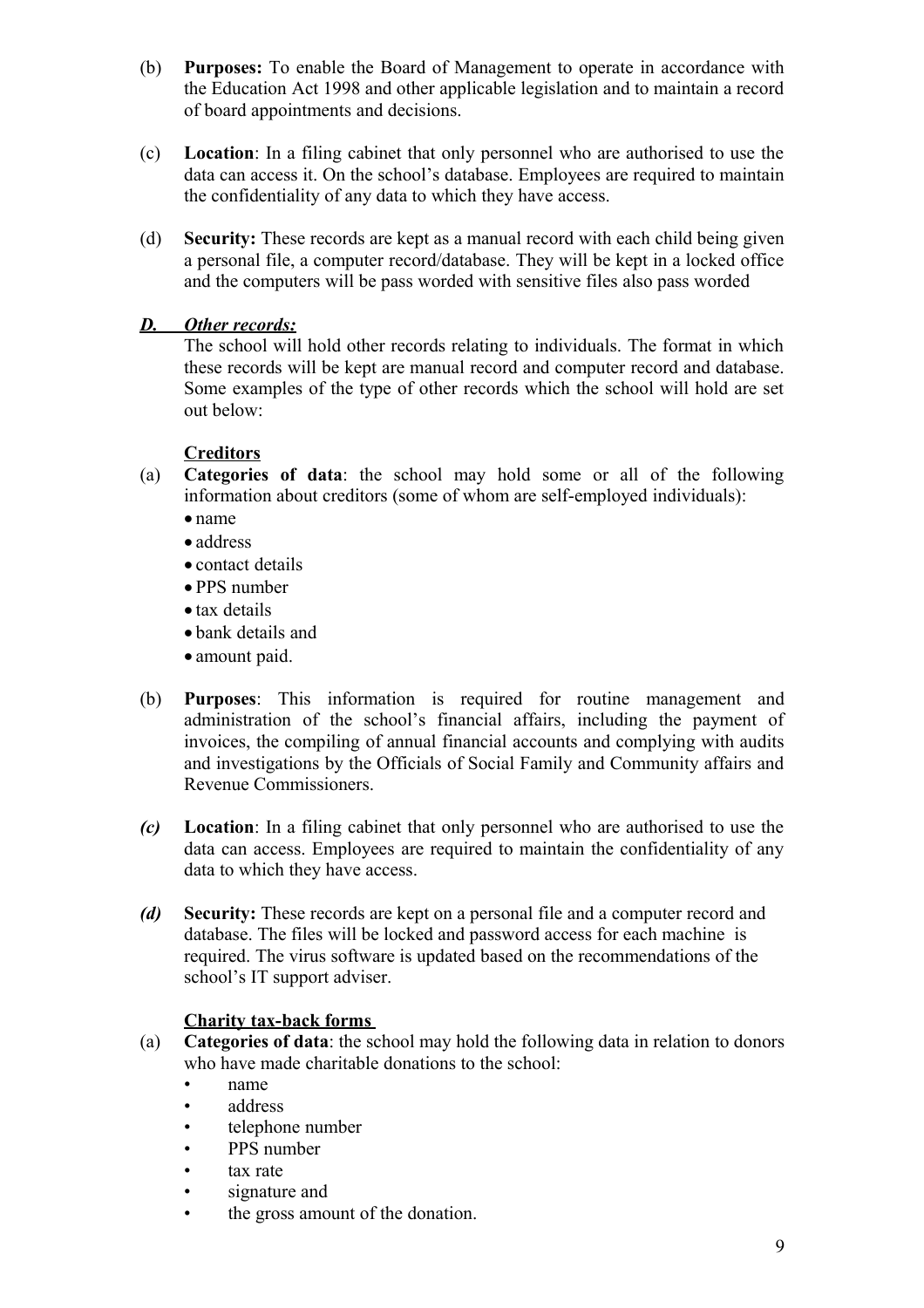- (b) **Purposes**: Schools are entitled to avail of the scheme of tax relief for donations of money they receive. To claim the relief, the donor must complete a certificate (CHY2) and forward it to the school to allow it to claim the grossed up amount of tax associated with the donation. The information requested on the appropriate certificate is the parents name, address, PPS number, tax rate, telephone number, signature and the gross amount of the donation. This is retained by the School in the case of audit by the Revenue Commissioners.
- **(c) Location**: In a secure, locked filing cabinet that only personnel who are authorised to use the data can access. Employees are required to maintain the confidentiality of any data to which they have access.
- **(d) Security:** These records are kept on a personal file and a computer record and database. The files will be locked and password access for each machine w is required. The virus software is updated based on the recommendations of Arona Ltd. The school's IT support adviser.

## **CCTV images/recordings**

- (a) **Categories**: CCTV is installed, externally i.e. perimeter walls/fencing and internally as detailed in the CCTV Policy. These CCTV systems may record images of staff, students and members of the public who visit the premises.
- (b) **Purposes**: Safety and security of staff, students and visitors and to safeguard school property and equipment. It may also be used to conduct investigations to verify evidence with a view to case preparation.
- (c) **Location**: Cameras are located externally and internally as detailed in the CCTV Policy. Recording equipment is located in the Principal's office.
- (d) **Security**: Access to images/recordings is restricted to the principal & chairperson of The Board of Management of each school. Tapes, DVDs, hard disk recordings are retained for 30 days, except if required for the investigation of an incident. Images/recordings may be viewed or made available to An Garda Síochána pursuant to section 8 Data Protection Acts 1988 and 2003.

#### **Examination results**

- (a) **Categories**: The school will hold data comprising report cards, standardised test and diagnostic test information in respect of its students. These include class, reports prepared for PT meetings, Individual Education Plans and Individual Pupil Learning Plans, updated at the end of the year. They will also include standardised test information and diagnostic tests and a range of assessments on children. **Executive Service Service Service Service Service Service Service Service Service Service Service Service Service Service Service Service Service Service Service Service Service Service Service Service Service S**
- (b) **Purposes**: The main purpose for which these records are held is to identify learning needs, to monitor a student's progress and to provide a sound basis for advising them and their parents or guardians about learning progress and needs. The data may also be aggregated for statistical/reporting purposes, such as to compile results tables for communication to parents annually. The data may be transferred to the Department of Education and Skills, the National Council for Curriculum and Assessment and such other similar bodies.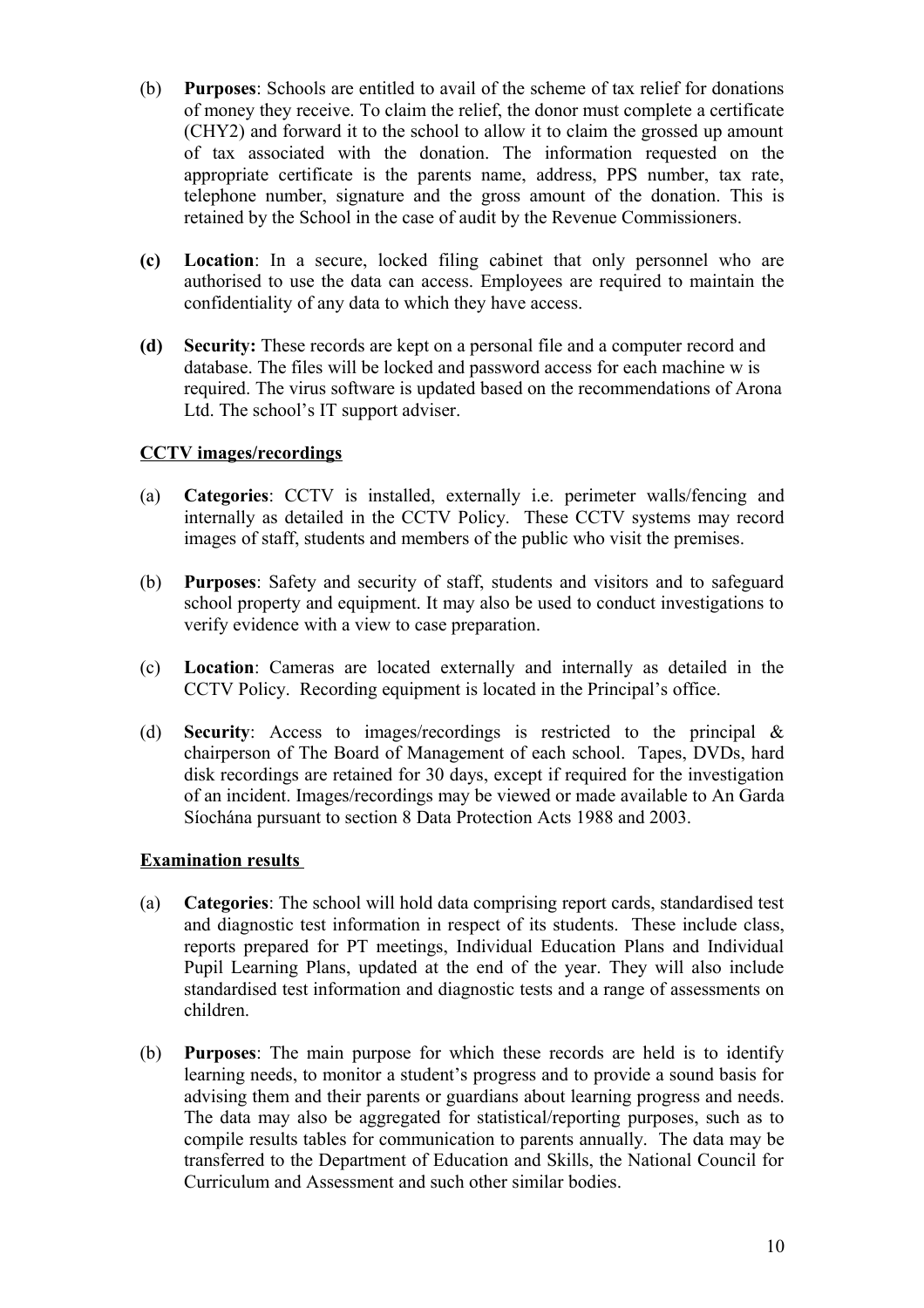**Location***:* In filing cabinet that only personnel who are authorised to use the data can access. Employees are required to maintain the confidentiality of any data to which they have access.

*(c)* **Security:** . The files will be locked and password access for each machine w is required. The virus software is updated based on the recommendations of the school's IT support adviser.

#### **Links to other policies and to curriculum delivery**

Our school policies need to be consistent with one another, within the framework of the overall School Plan. Relevant school policies already in place or being developed or reviewed, shall be examined with reference to the data protection policy and any implications which it has for them shall be addressed.

The following policies may be among those considered:

- Child Protection Policy
- Anti-Bullying Policy
- Behaviour Management Policy
- Mobile Phone Code
- Admissions/Enrolment Policy
- CCTV Policy
- Substance Use Policy
- ICT Acceptable Usage Policy
- SPHE/CSPE etc.

### **Processing in line with data subject's rights**

Data in this school will be processed in line with the data subjects' rights.

Data subjects have a right to:

- (a) Request access to any data held about them by a data controller
- (b) Prevent the processing of their data for direct-marketing purposes
- (c) Ask to have inaccurate data amended
- (d) Prevent processing that is likely to cause damage or distress to themselves or anyone else.

#### **Dealing with a data access requests**

Section 3 access request

Under Section 3 of the Data Protection Acts, an individual has the right to be informed whether the school holds data/information about them and to be given a description of the data together with details of the purposes for which their data is being kept. The individual must make this request in writing and the data controller will accede to the request within 21 days.

The right under Section 3 must be distinguished from the much broader right contained in Section 4, where individuals are entitled to a copy of their data.

Section 4 access request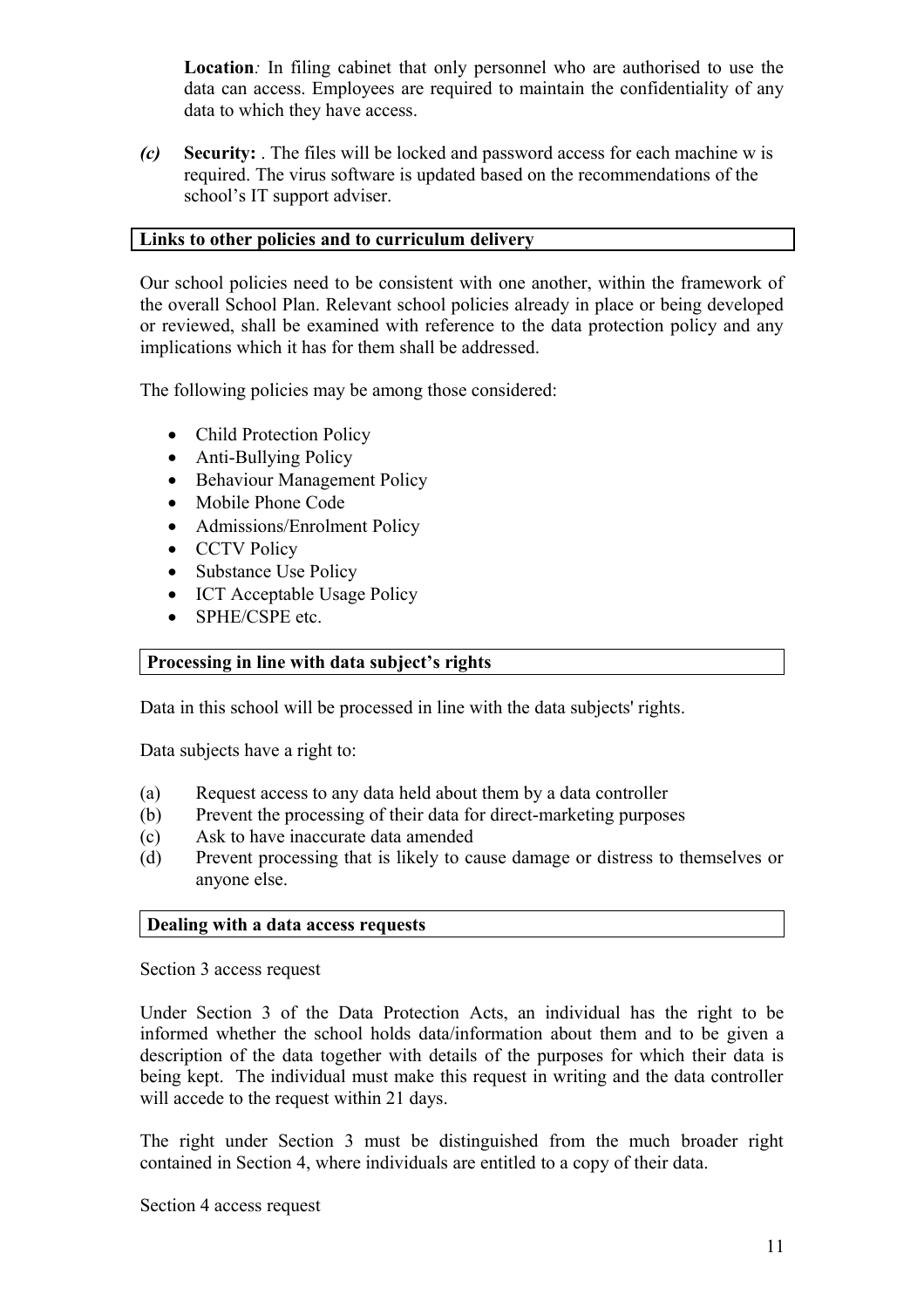Individuals are entitled to a copy of their personal data on written request.

- The individual is entitled to a copy of their personal data (subject to some exemptions and prohibitions set down in Section 5 of the Data Protection Act)
- Request must be responded to within 40 days
- Fee may apply but cannot exceed  $\epsilon$ 6.35
- Where a subsequent or similar request is made soon after a request has just been dealt with, it is at the discretion of the school as data controller to comply with the second request (no time limit but reasonable interval from the date of compliance with the last access request.) This will be determined on a case-bycase basis.
- No personal data can be supplied relating to another individual unless that third party has consented to the disclosure of their data to the applicant. Data will be carefully redacted to omit references to any other individual and only where it has not been possible to redact the data to ensure that the third party is not identifiable would the school refuse to furnish the data to the applicant.

#### **Providing information over the phone**

In our school, any employee dealing with telephone enquiries should be careful about disclosing any personal information held by the school over the phone. In particular the employee should:

- Check the identity of the caller to ensure that information is only given to a person who is entitled to that information
- Suggest that the caller put their request in writing if the employee is not sure about the identity of the caller and in circumstances where the identity of the caller cannot be verified
- Refer the request to the principal for assistance in difficult situations. No employee should feel forced into disclosing personal information.

#### **Implementation arrangements, roles and responsibilities**

In our school the board of management is the data controller and the principal will be assigned the role of co-ordinating implementation of this Data Protection Policy and for ensuring that staff who handle or have access to *Personal Data* are familiar with their data protection responsibilities.

The following personnel have responsibility for implementing the Data Protection Policy:

| <b>Name</b>                  | <b>Responsibility</b>                 |
|------------------------------|---------------------------------------|
| Board of Management:         | Data Controller                       |
| Principal:                   | <b>Implementation of Policy</b>       |
| Teaching personnel:          | Awareness of responsibilities         |
| Administrative personnel:    | Security, confidentiality             |
| IT personnel:                | Security, encryption, confidentiality |
| Ratification & communication |                                       |

When the Data Protection Policy has been ratified by the board of management, it becomes the school's agreed Data Protection Policy. It should then be dated and